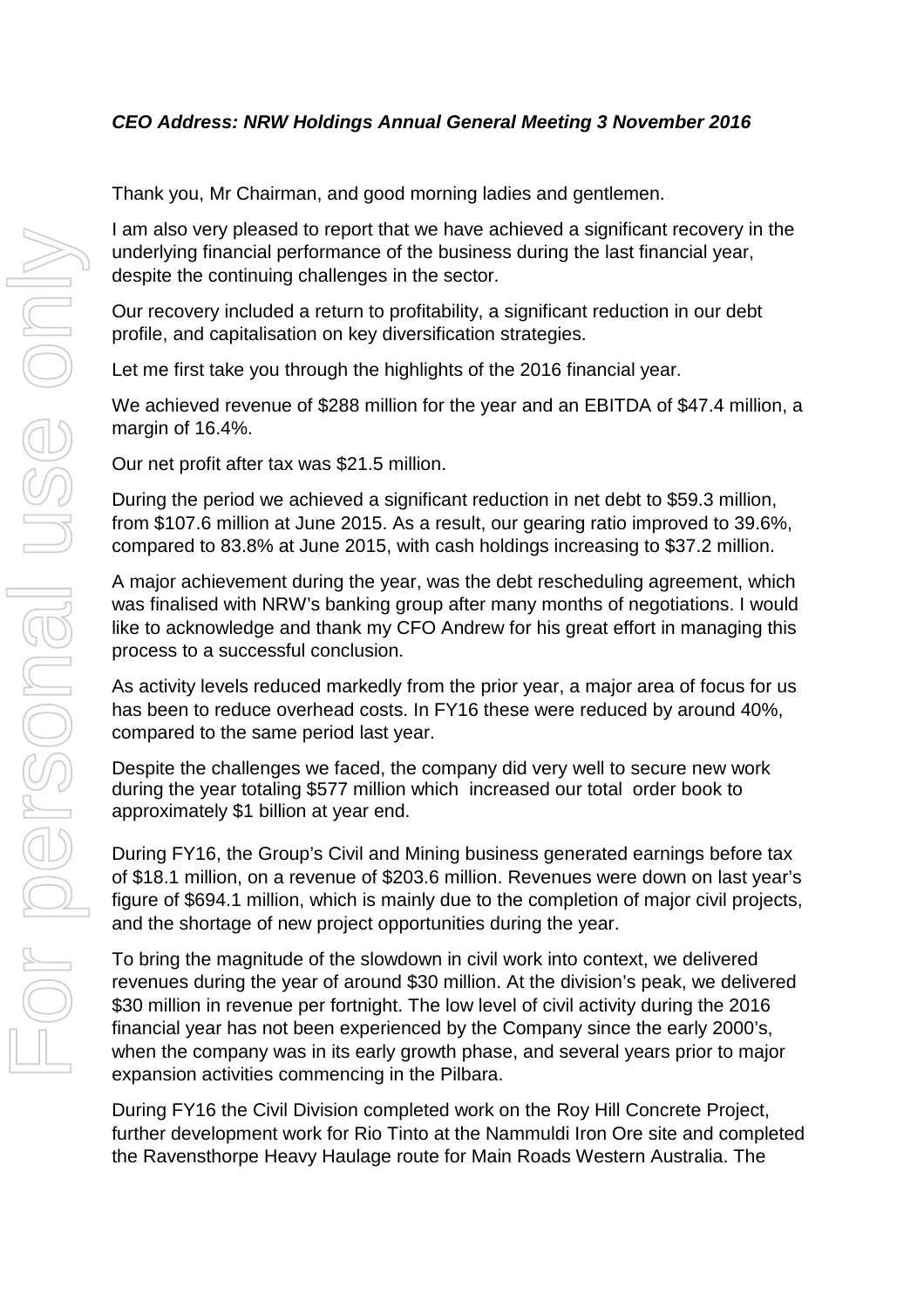division also safely completed the Solomon Trinity Overpass for Fortescue Metals Group.

The Civil Division did however, secure several important contracts, during the second half of the year. Most significantly, we were awarded a landmark government infrastructure contract for the Public Transport Authority of Western Australia in the \$1.2 billion Forrestfield-Airport Link project, in joint venture with Salini Impregilo. This four-year project provides NRW a significant opportunity to upskill its capabilities and reputation, within the urban infrastructure space.

The project is progressing well and after many months of planning, design, procurement and subcontractor negotiations, works are now underway to establish the construction site at Forrestfield. The site will be the base for key infrastructure for the project and the launch site for the tunnel boring machines in mid-2017. A demolition program is currently underway to remove buildings within the construction site. Beautifully timed with our AGM is the sod turning ceremony to mark the official start of construction on the project, which the premier is attending on site at 11am this morning with our Project Director, Richard Graham.

Other new work secured through the year included the Yandi Oxbow and the Nammuldi Waste Fines Storage projects for Rio Tinto Iron Ore. These projects commenced early this financial year and are progressing well. The Civil team also re-entered the Queensland market through the award of a contract by a new client, Rio Tinto Coal at the Kestrel Mine.

The Mining Division performed well during the year, with the highlight being the award of the Nammuldi contract to mine, crush and haul up to 10 million tonnes of ore per annum for long-standing client Rio Tinto Iron Ore. The two-year contract has a value of approximately \$140.0 million and demonstrates the strength of our relationship with Rio Tinto and our proven track record of delivery. The project is performing well, with successful commissioning of the second 5 million tonne per annum crusher on schedule in July.

The Mining team continued to support the Middlemount Coal Mine during the year, and completed the Iron Bridge Magnetite project for Ironbridge Operations; a Fortescue Metals Group led group venture which includes Taiwan's Formosa Group and China's Baosteel Group.

New work secured across the Civil and Mining business during FY16 totaled \$441.0 million.

The Drill and Blast business reported a revenue of \$82.9 million at year-end, slightly below last years of \$85.9 million. The division experienced a challenging first half, however improved its margin through the commencement of new projects during the second half. Improved project delivery and cost savings at ADB resulted in earnings before tax of \$2.3 million, compared to \$1.0 million in FY15.

The business secured \$122.0 million in long-term contracts during the year including St. Ives Gold Mine for Gold Fields, Isaac Plains Coal Mine for Golding Contractors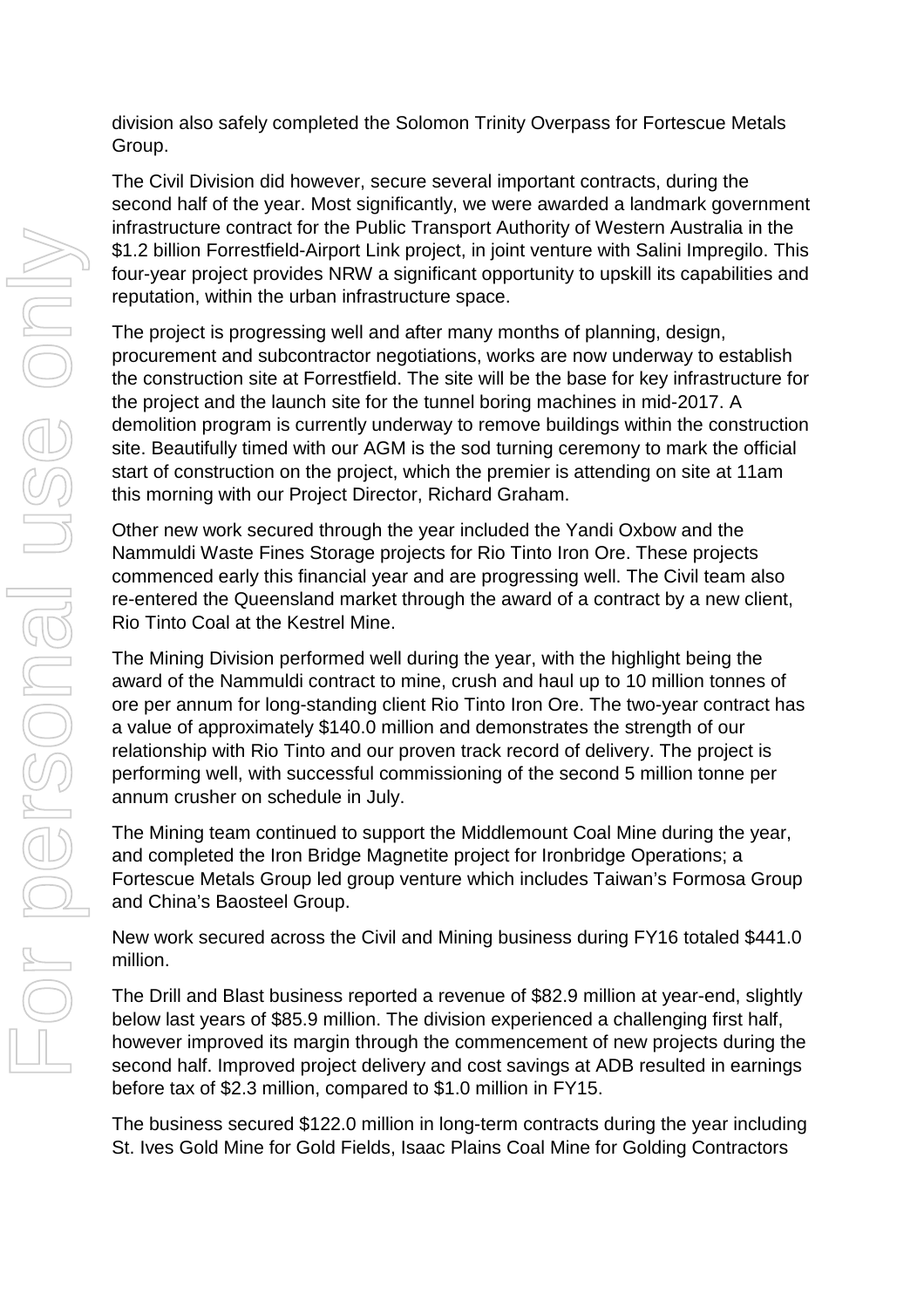and a three-year contract extension for drilling services at the Middlemount Coal Mine.

Our AES business operated on a cash neutral basis during the financial year, following a further 12 months of low demand for service vehicles and water trucks. Revenue in the division reduced to \$13.6 million at 30 June 2016, compared to \$15.3 million in the prior comparative period. The business sustained a \$1.4 million loss, which was slightly better than the FY15 loss of \$2.0 million, which included preimpairment expenses. Encouragingly, the market is showing some signs of improvement for workshop services.

The Health and Safety of our employees remains critical to the success of our business. I am again pleased to report that there were no serious injuries or incidents during the year. Our Frequency Rates have largely remained steady throughout the year and consistent with industry leading levels. The Group's current TRIFR is below 5.

At the end of FY16 our workforce totaled 832 personnel. This has now increased to over 1050 in line with increased project activity.

As I mentioned in my outlook statement in the annual report the two key markets in which we operate, the resources and infrastructure sectors, are showing signs of stability. This improvement in sentiment has led to an increase in tender opportunities, particularly over the last 6 months.

We have currently submitted bids in Civil across brownfield iron ore projects, bauxite, gold and lithium. In addition, we have submitted a proposal under the SI-NRW joint venture for the NorthLink WA Stage 3 works for Main Roads Western Australia.

While most of these projects are in WA, there are other major infrastructure projects across Australia which NRW intends to target through similar partnership models.

The Mining business has submitted tenders for gold, copper and lithium clients and I remain confident that activity will increase as we move through the next calendar year. While our equipment utilisation is over 80% on our fleet by net book value, we have a number of assets ready and available for use if successful on these bids.

The Drill and Blast business has won several key long-term projects in gold and coal during the year and has a number of identified opportunities together with the capacity to grow revenues in FY17.

Price stability in the iron ore market and recent strong price gains in the coking and thermal coal markets, if sustainable, will provide positive momentum for NRW's prospects particularly as we look beyond the current financial year and into FY18 and FY19.

The prolonged cycle of capex under investment by the majors across bulk commodities, will, at some point, need to reverse and we should see increased spending just to sustain existing production levels.

As Michael mentioned earlier we were very pleased at the strong demand shown for our placement, which, while I understand was not popular with all shareholders, was